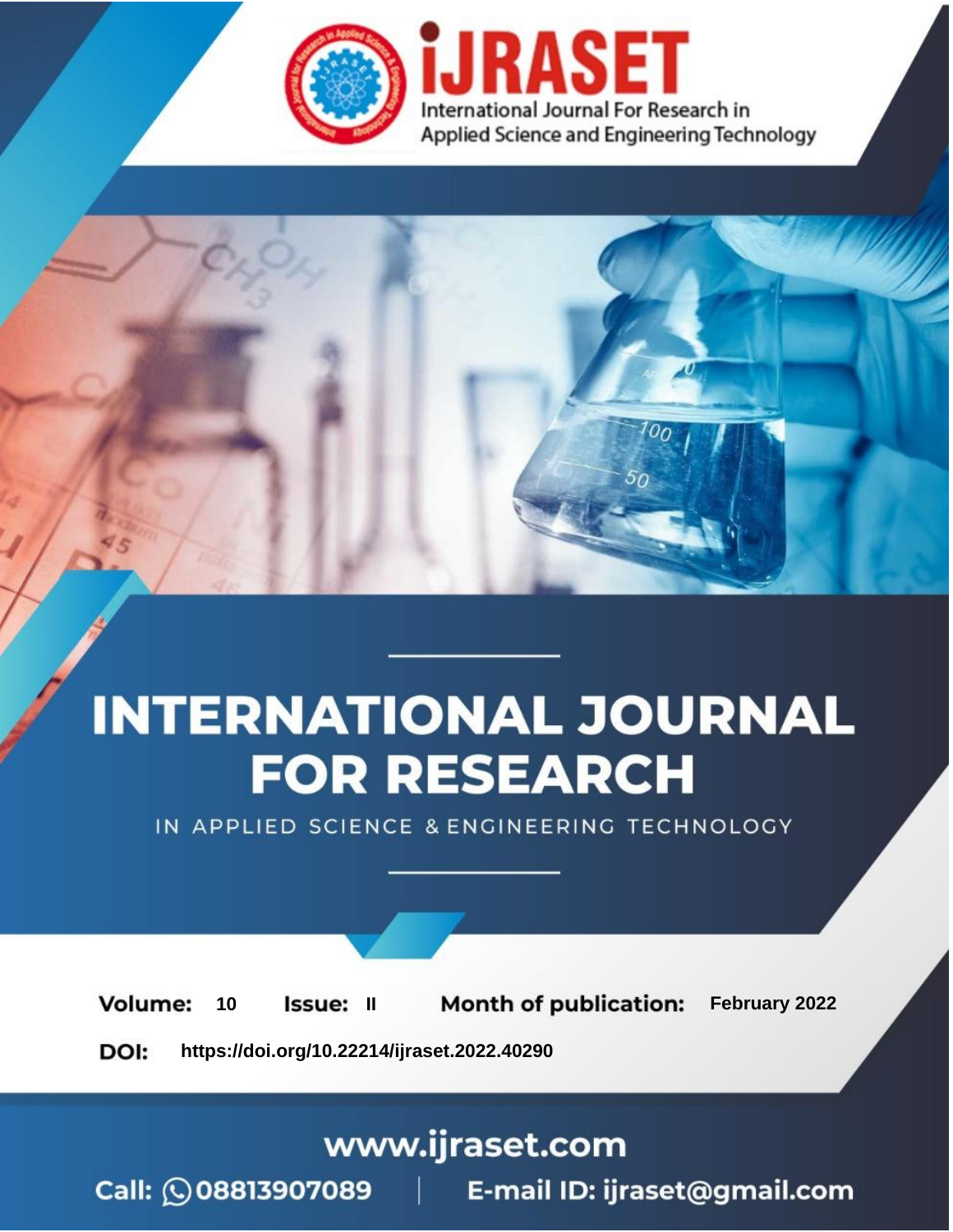

### **A Review on Procedures on Design and Development of Framework for Content Based Image Retrieval**

Shaheen Fatima

*Research Scholar, Department of PG studies and Research in Applied Electronics, Gulbarga University, Kalaburagi,Karnataka India*

*Abstract: Digital Image Databases and documentation provide lot of research areas. Significant among them is, The Content Based Image Retrieval (CBIR) research area for manipulating large amount of image databases and archives. The development in the field of medical imaging system has lead industries to conceptualize a complete automated system for the medical procedures, diagnosis, treatment and prediction. There is a continuous research in the area of CBIR systems typically for medical images, which provides a successive algorithm development for achieving generalized methodologies, which could be widely used. The achievement of such system mainly depends upon the strength, accuracy and speed of the retrieval systems. Content based image retrieval (CBIR) system is valuable in medical systems as it provides retrieval of the images from the large dataset based on similarities. The aim of this paper is to discuss the various techniques, the assumptions and its scope suggested by various researchers and setup a further roadmap of the research in the field of CBIR system for medical image. Keywords: Content–based image retrieval (CBIR), Digital Images, Medical Imaging.*

#### **I. INTRODUCTION**

The rapid growth in the field of software and hardware for medical imaging (technique and process to create images of human body for clinical procedure), has made the medical science very high-tech. The continuous collaborative approaches of handling medical procedures have led to exponentially develop the large database of medical images.

The ultimate goal of medical imaging would succeed only if an intelligent, fast, and accurate medical image retrieval system could emerges out which should be adoptive in accordance to rapidly growing data size and semantically distinguishable as the features of various medical images are fuzzy in nature for different organs.

The medical images are distinguished in its characteristics as compared to the general purpose images (GPI). Thus the process adopted for searching GPI is not adoptable as it is in the case of medical image retrieval systems.Recently, advances in Content Based Image Retrieval prompted researchers towards new approaches in information retrieval for image databases. In medical applications it already met some degree of success in constrained problems. The generic framework is shown in Figure 1.



Fig-1: General Block Diagram of Image Retrieval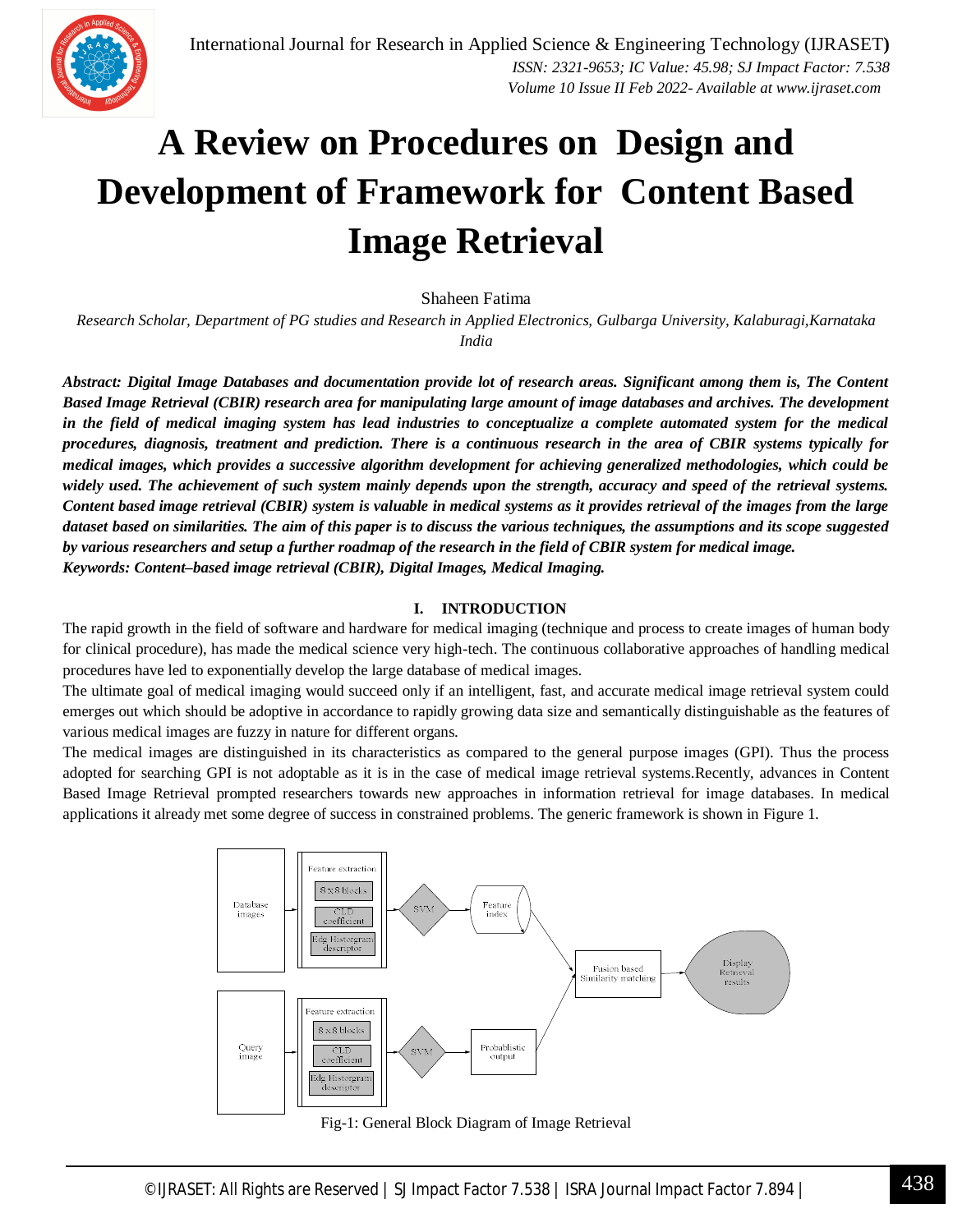

International Journal for Research in Applied Science & Engineering Technology (IJRASET**)**

 *ISSN: 2321-9653; IC Value: 45.98; SJ Impact Factor: 7.538 Volume 10 Issue II Feb 2022- Available at www.ijraset.com*

#### **II. LITERATURE REVIEW**

This section discusses about the existing work being carried out towards CBIR mechanism. Bharat.[1] have presented a method for content based image retrieval based on support vector machine classifier. The feature extraction was done based on the colour string coding and string comparison. The image database used in our experiment contains 1800 colour images from Corel photo galleries. Hemant D. [2], presents a new use of CBIR approach in an important application that can assist law enforcement in solving many complicated crimes. It is matching forensic sketch with digital human face or face sketch recognition system. Liu, [3] Presented a survey of content-based image retrieval with high-level semantics in Pattern recognition.

Smeulders,[4] presents a use of Content-based image retrieval at the end of the early years. Philippe, [5]have presented a method of Content-based representation and retrieval of visual media and representation and retrieval of visual media in multimedia systems. Kokare, [6 presents a survey on current content based image retrieval methods. David E. [7], have presented a method of Genetic algorithms and machine learning. Shandilya. [8] presents a use of different methods in content based image retrieval systems. Juneja, [9] presented a survey on recent image indexing and retrieval techniques for low-level feature extraction in CBIR systems. CeyhunBurak, [10] ]have presented a method for Content-based image retrieval in radiology.

#### **III. CONCLUSION**

The proposed study extract the research . An interface will be designed in Matlab considering ImageCLEF database with multiple modalities, body parts, and orientation. The study has focused on designing a framework of clustering to medical image retrieval system. A large collection of images is partitioned into a number of image clusters. Given a query image, the system retrieves all images from the cluster that is closest in content to the query medical image. The proposed system is based on partitional clustering that aims at partitioning a group of data points into disjoint clusters optimizing a specific factor. Instead, heuristic techniques can be applied to find the optimal partitioning. The most popular criterion function used for partitional clustering is the sum of squared error function and a mathematical equation for performing clustering. The proposed framework for performing contribution based medical image retrieval system is evaluated on large set of medical images belonging to different categories of medical conditions pertaining to human body (e.g. spine, palm, MRI, skull, ankle etc). The next phase of the study focused in implementing a framework to perform biomedical image retrieval system that is performed using feature extraction using visual descriptors and filtering of datasets. In order to maintain better preciseness in retrieval result, the training of the dataset will be performed using unsupervised learning algorithm on the extracted features. The system mainly will be designed in two phase e.g. dataset creation and retrieval system. The final preciseness of the retrieved results will be done using relevance feedback. As the system will be design over content based retrieval system model, the final feasibility of surfacing false positives images in retrieval system will be addresses using relevance feedback.

#### **REFERENCES**

- [1] Bhargava, Bharat, ed. Digital libraries and multimedia. Springer Science & Business Media, 2007.
- [2] Tagare, Hemant D., C. Carl Jaffe, and James Duncan. "Medical image databases: A content-based retrieval approach." Journal of the American Medical Informatics Association 4.3 (1997): 184-198.
- [3] Liu, Ying, et al. "A survey of content-based image retrieval with high-level semantics." Pattern recognition 40.1 (2007): 262-282.
- [4] Smeulders, Arnold WM, et al. "Content-based image retrieval at the end of the early years." IEEE Transactions on pattern analysis and machine intelligence 22.12 (2000): 1349-1380.
- [5] Aigrain, Philippe, HongJiang Zhang, and DragutinPetkovic. "Content-based representation and retrieval of visual media: A state-of-the-art review." Representation and retrieval of visual media in multimedia systems.Springer US, 1996.3-26.
- [6] Kokare, Manesh, B. N. Chatterji, and P. K. Biswas. "A survey on current content based image retrieval methods." IETE Journal of Research 48.3-4 (2002): 261-271.
- [7] Goldberg, David E., and John H. Holland. "Genetic algorithms and machine learning." Machine learning 3.2 (1988): 95-99
- [8] Singhai, Nidhi, and Shishir K. Shandilya. "A survey on: content based image retrieval systems." International Journal of Computer Applications 4.2 (2010): 22- 26.
- [9] Juneja, Komal, et al. "A survey on recent image indexing and retrieval techniques for low-level feature extraction in CBIR systems." Computational Intelligence & Communication Technology (CICT), 2015 IEEE International Conference on.IEEE, 2015
- [10] Akgül, CeyhunBurak, et al. "Content-based image retrieval in radiology: current status and future directions." Journal of Digital Imaging 24.2 (2011): 208-222.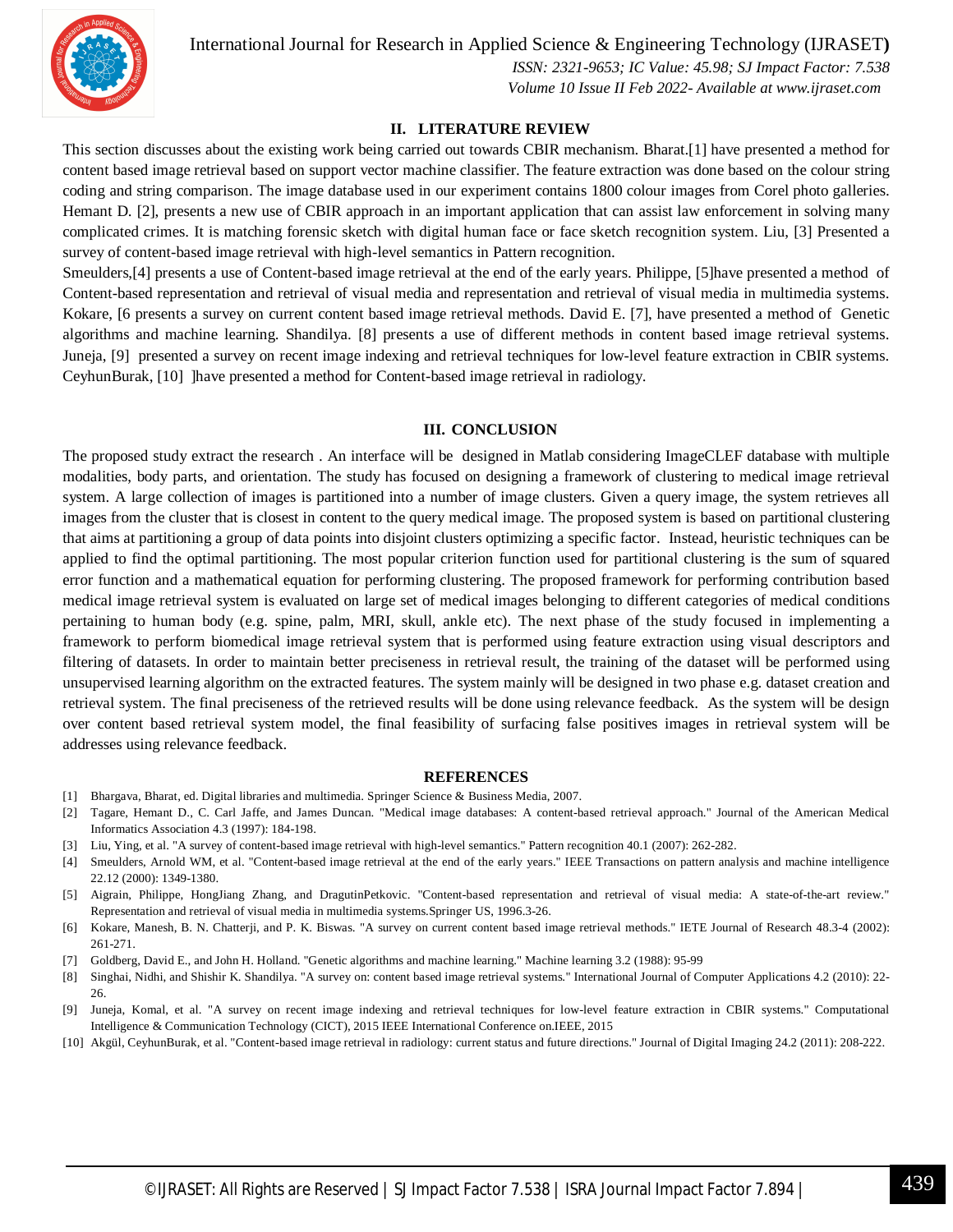

 *ISSN: 2321-9653; IC Value: 45.98; SJ Impact Factor: 7.538 Volume 10 Issue II Feb 2022- Available at www.ijraset.com*

#### **About the Author**



Smt. Shaheen Fatima has completed her M.Sc and M.Phil in the year 1998 and 1999 respectively. She is presently persuing for her Ph.D degree in the field of image processing. Currently she is working as Assistant Professor in Electronics in the Department of Electronics,Government College(Autonomous), Kalaburgi, Karnataka, India